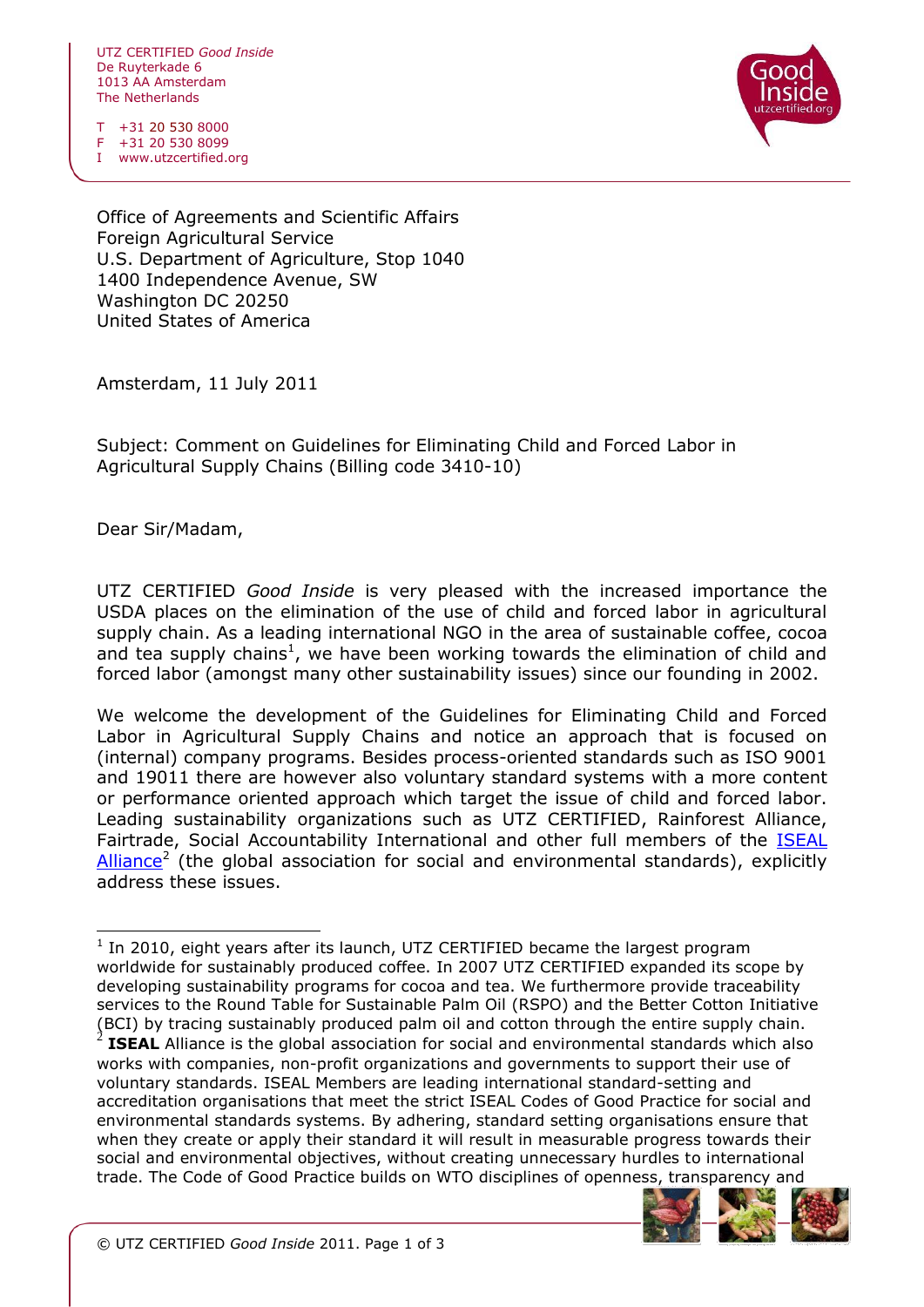

T +31 20 530 8000 F +31 20 530 8099

I www.utzcertified.org

UTZ CERTIFIED believes that child labor is related to many broader issues, notably sustainable livelihoods. Sustainable agricultural production involves more than decent work; food safety and environmental care to name a few. For this reason, we believe that supply chain or product-specific certification programs should be broad in scope, encompassing the social, environmental and economic pillars of sustainable development. Thereby they create a framework for a broader range of mutually reinforcing incentives and improvements at farm level.

To avoid duplication of efforts we would welcome the Guidelines for Eliminating Child and Forced Labor in Agricultural Supply Chains to recognize and complement existing broader certification programs to address the particular issue of child labor. Here we think especially of Fairtrade, Rainforest Alliance and UTZ CERTIFIED, since their social standards are based on core ILO conventions and focus on agriculture in developing countries.

We therefore suggest a third category is added to chapter III: next to A. Independent Third Party Monitoring, and B. Independent Third Party Verification, to add "C. Independent Third Party Certification". We suggest wording along the following lines:

1. Suppliers that are certified according to internationally recognized voluntary standards that include specific requirements on child and forced labor, may be excluded from the additional monitoring & verification within companies' programs.

2. Besides including specific requirements on child and forced labor, these internationally recognized voluntary standards will be full members of the ISEAL Alliance or otherwise need to be approved specifically by USDA/FAS.

With regard to paragraph II.A.1.a. we would like to underline that our standards are adopted to sector specific conditions (fit for purpose) and based on a thorough (ISEAL-approved) multi-stakeholder process. In this process a consulted interpretation and elaboration of relevant ILO standards was decided upon. Depending on the particular commodity, these may differ in emphasis<sup>3</sup>. The summary paragraph II.A.1.a. may therefore not be fully relevant/applicable to all commodities and therefore not included in the codes of conduct of the aforementioned programs.

participation. In addition the ISEAL Code of Good Practice serves as a minimum bar against which to evaluate the credibility of voluntary standards systems.

 $3$  For instance, in 2008 a broad international group of stakeholders from different parts of the cocoa supply chain and from civil society worked intensively on the UTZ CERTIFIED Code of Conduct for Cocoa. Experts on child labor and social issues, including the International Cocoa Initiative, participated in this effort and further input was sought through public consultations, internationally and locally. Members of the Technical Working Group for the UTZ CERTIFIED Code of Conduct for Cocoa were: ANOPACI (Association Nationale des Organisations Professionnelles Agricoles de Côte d'Ivoire), Cargill, Ecom, Mars, Nestlé, Oxfam Novib (the Dutch chapter of Oxfam International), Royal Ahold, Solidaridad, the Sustainable Tree Crops Program (STCP), UTZ CERTIFIED, WWF International, and the International Cocoa Initiative (ICI; in the social subgroup).



ł